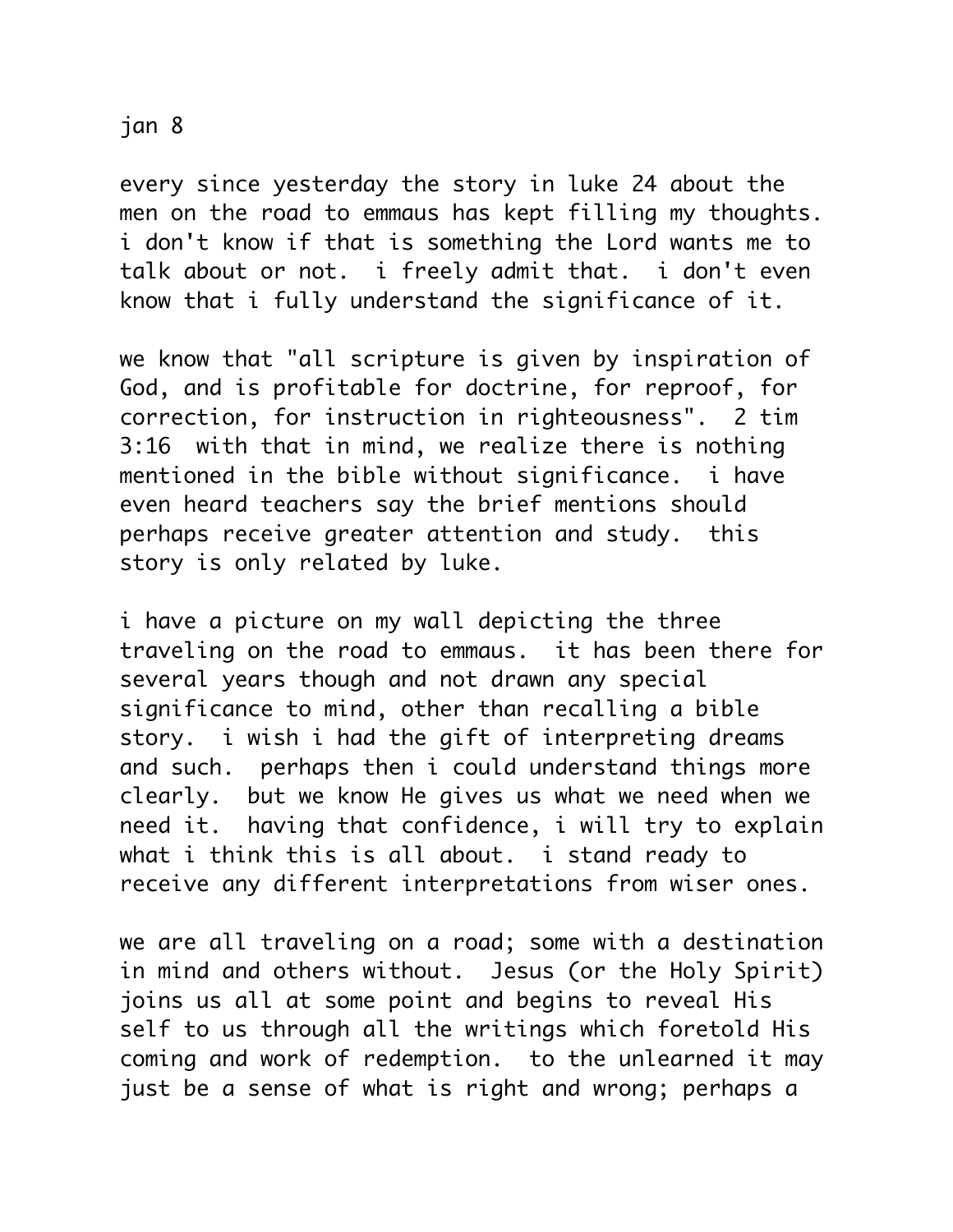realization there was a creation and a creator. He would then travel on unless we invite Him in at our stopping point. it's only when we invite him in that He is revealed to us.

it is then we say, as the travelers did, "did not our heart burn within us while He talked with us on the road, and while He opened the scriptures to us?" luke 24:32 is the witness of Jesus burning in your heart? this is the famous passage from st. augustine's confessions in which he states "you have made us for yourself, o Lord, and our heart is restless until it rests in you".

i love the book of hebrews. it talks of entering God's rest. it is a rest a and a peace the world can never offer. a rest that can only be entered by faith and trust. "and to whom did He swear that they would not enter His rest, but to those who did not obey? so we see that they could not enter in because of unbelief." heb 3:18-19 and "we who have believed do enter that rest". heb 4:3

have you entered that rest? have you reached your destination or are still wandering? wandering can be a lonely trek without a companion and often ends up lost. will you not welcome One who knows the way; One who is the way? Jesus has said, "I am the way, the truth, and the life. no one comes to the Father except through Me." john 14:6 a bold statement if they can not back it up. will you ask Him to back it up? He can and He will to the one who is honestly seeking.

we know the temporary state of this life. all who have